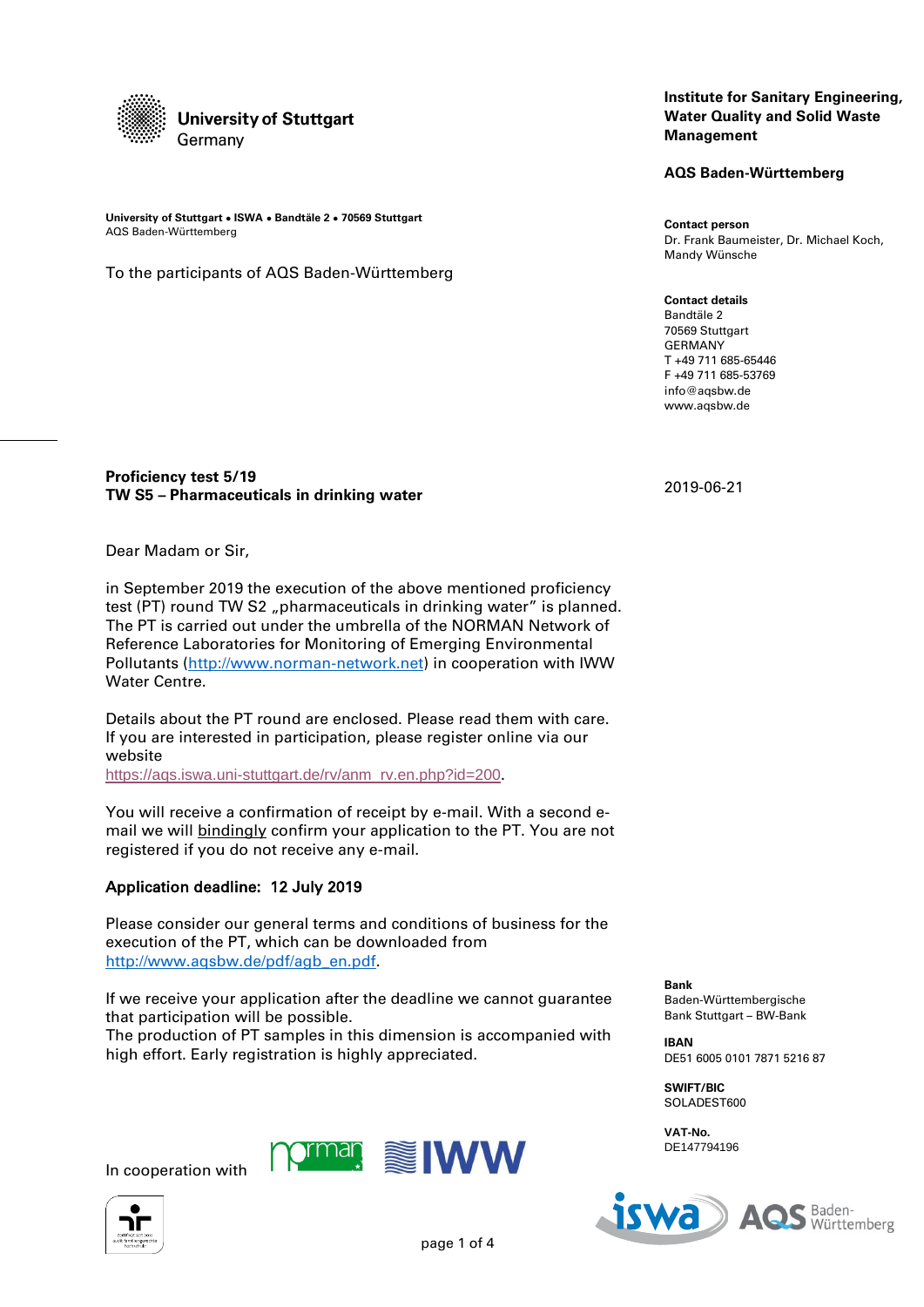If you have any questions, please do not hesitate to contact us: AQS Baden-Württemberg, Bandtäle 2, 70569 Stuttgart, Germany Phone: +49 711 685 65446<br>Telefax: +49 711 685 53769 Telefax: +49 711 685 53769<br>E-Mail: info@agsbw.de info@aqsbw.de Contact: Mandy Wünsche, Dr. Frank Baumeister, Dr. Michael Koch

Best regards

Ml. Hoel

Scientific director AQS

F.J.A

Dr.-Ing. Michael Koch Dr.-Ing. Frank Baumeister

Annex: Details of the proficiency test exercise

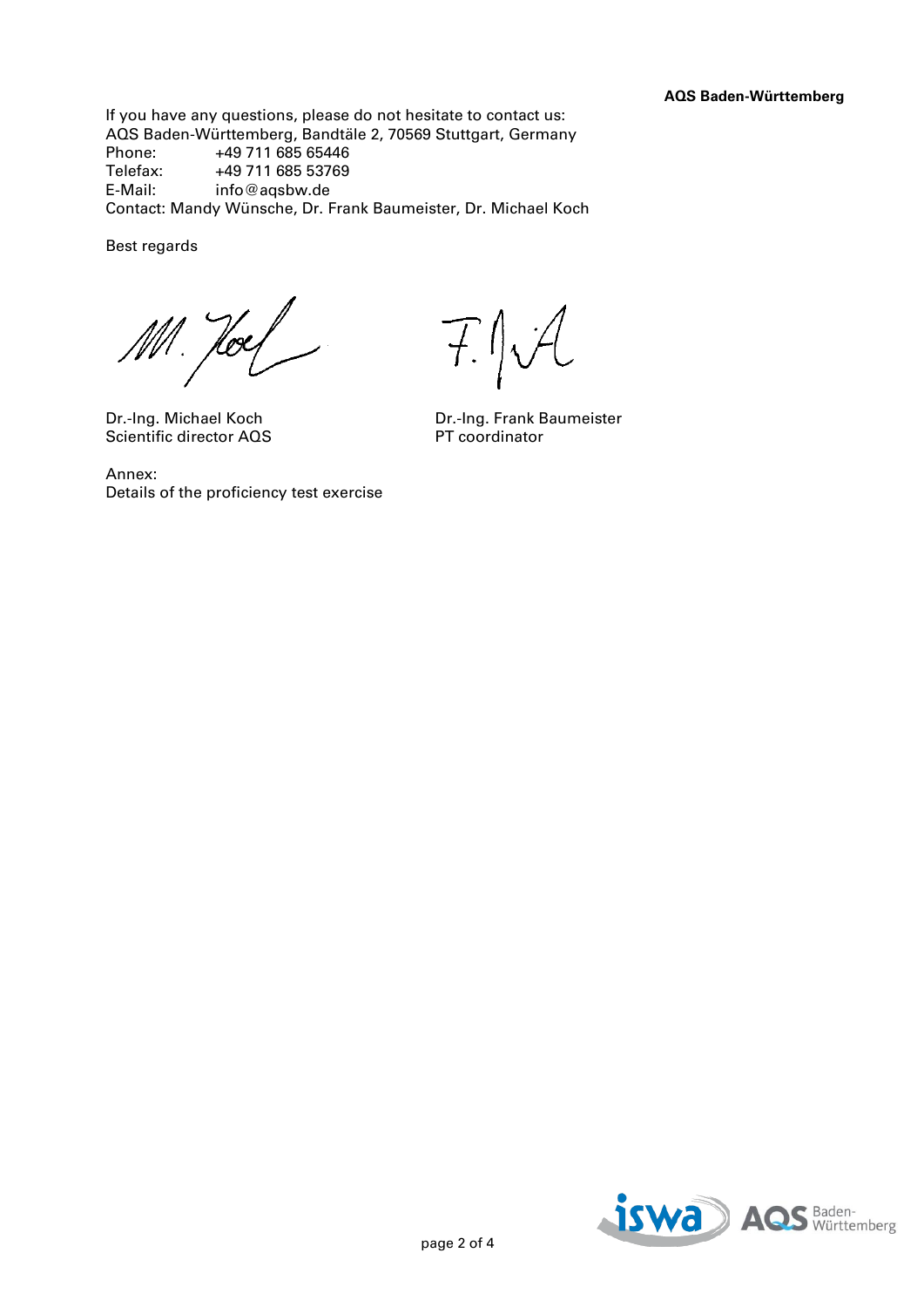

### Details of the proficiency test round 5/19 TW S2 – Pharmaceuticals in drinking water – September 2019

#### **Parameters**

- sulfamethoxazole
- sulfadimidine
- trimethoprime
- candesartan
- valsartan
- gabapentin
- carbamazepine
- metoprolol
- sotalol

### **Matrix**

Drinking water

# Dates and deadlines: 12. July 2019

### Please register for this PT only via our website

[https://aqs.iswa.uni-stuttgart.de/rv/anm\\_rv.en.php?id=200](https://aqs.iswa.uni-stuttgart.de/rv/anm_rv.en.php?id=200).

You will receive a confirmation of receipt by e-mail. With a second e-mail we will bindingly confirm your application to the PT. You are not registered if you do not receive any e-mail.

# Dispatch of the samples: 10 September 2019

# Deadline for submission of results: 30 September 2019; 24:00h online via internet. Results submitted after the deadline will not be accepted.

#### Sample dispatch

Samples will be sent by courier service.

#### Sample details

 3 samples for the determination of the mentioned parameter in 1000-ml glass bottles with ground glass plug. Preservation by adding 40 mg/l sodium azide. The samples also contain acetonitrile as solubility promoter.

#### Permitted analytical methods

Participants are free to choose a suitable method.

#### Limit of quantification

The analytical methods must be able to achieve a limit of quantification of 0.02 ug/l for all parameter.

#### Execution of the analysis

The samples must be analysed in the own laboratory with own personnel and own equipment. Subcontracting of the analysis is not allowed.